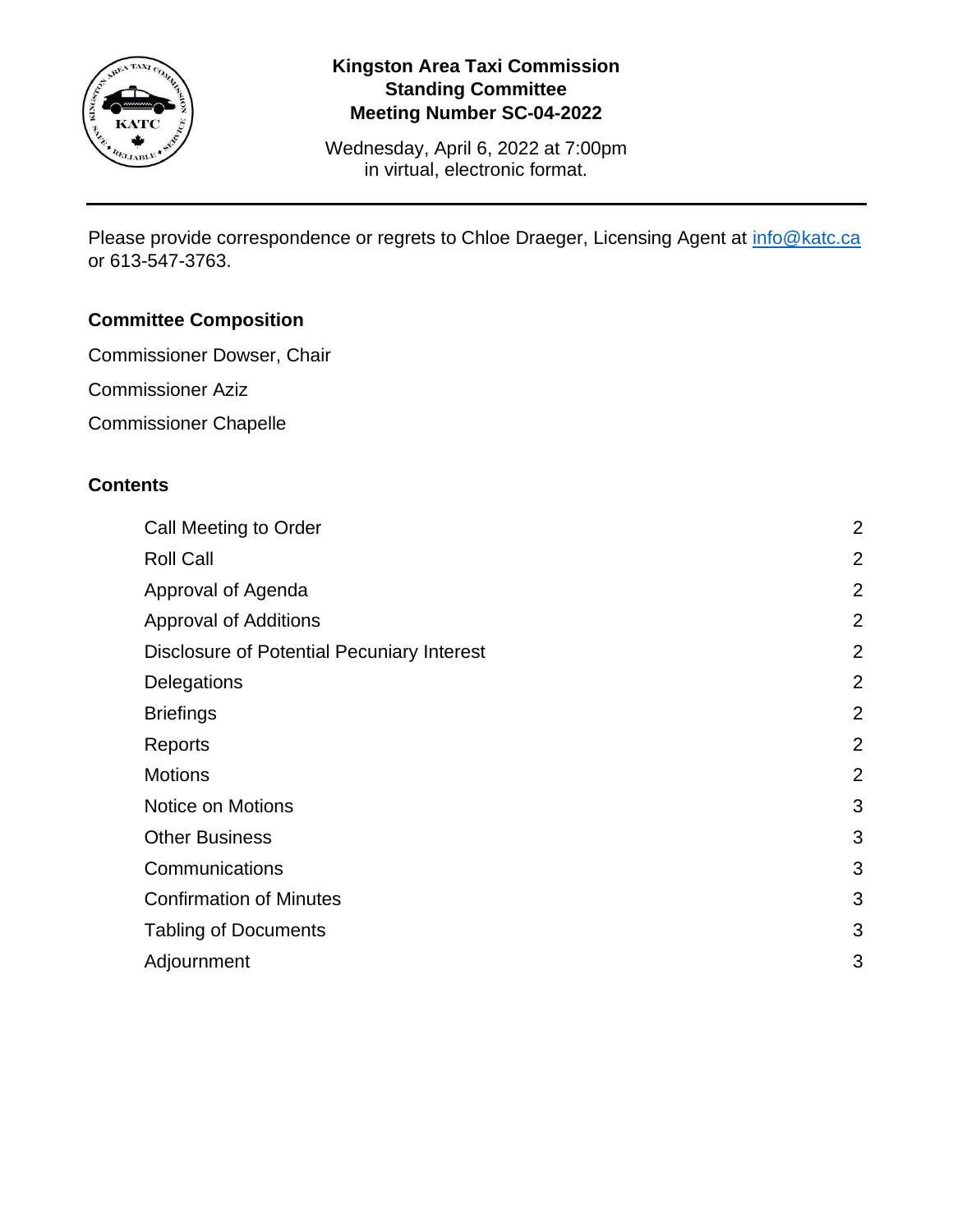

Wednesday, April 6, 2022

**\_\_\_\_\_\_\_\_\_\_\_\_\_\_\_\_\_\_\_\_\_\_\_\_\_\_\_\_\_\_\_\_\_\_\_\_\_\_\_\_\_\_\_\_\_\_\_\_\_\_\_\_\_\_\_\_\_\_\_\_\_\_\_\_\_\_\_\_\_\_\_\_\_\_**

Page **2** of **7**

<span id="page-1-0"></span>**Call Meeting to Order**

<span id="page-1-1"></span>**Roll Call**

<span id="page-1-2"></span>**Approval of Agenda**

<span id="page-1-3"></span>**Approval of Additions**

<span id="page-1-4"></span>**Disclosure of Potential Pecuniary Interest**

<span id="page-1-5"></span>**Delegations**

<span id="page-1-6"></span>**Briefings**

<span id="page-1-7"></span>**Reports**

### **Report Number 04: Received from the Chair, Commissioner Dowser (Recommend)**

Report Number 04

To all members of the Standing Committee:

The Chair reports and recommends as follows:

**That** the Commission consent to the approval of the following items:

#### <span id="page-1-8"></span>**1. By-Law Schedules.**

**That** the Notice on Motion, attached as Exhibit A to Report Number SC-22-006, be presented to the Commission as Motion 22-005, for two readings, to amend By-Law Number 2, being a "By-Law to Schedules".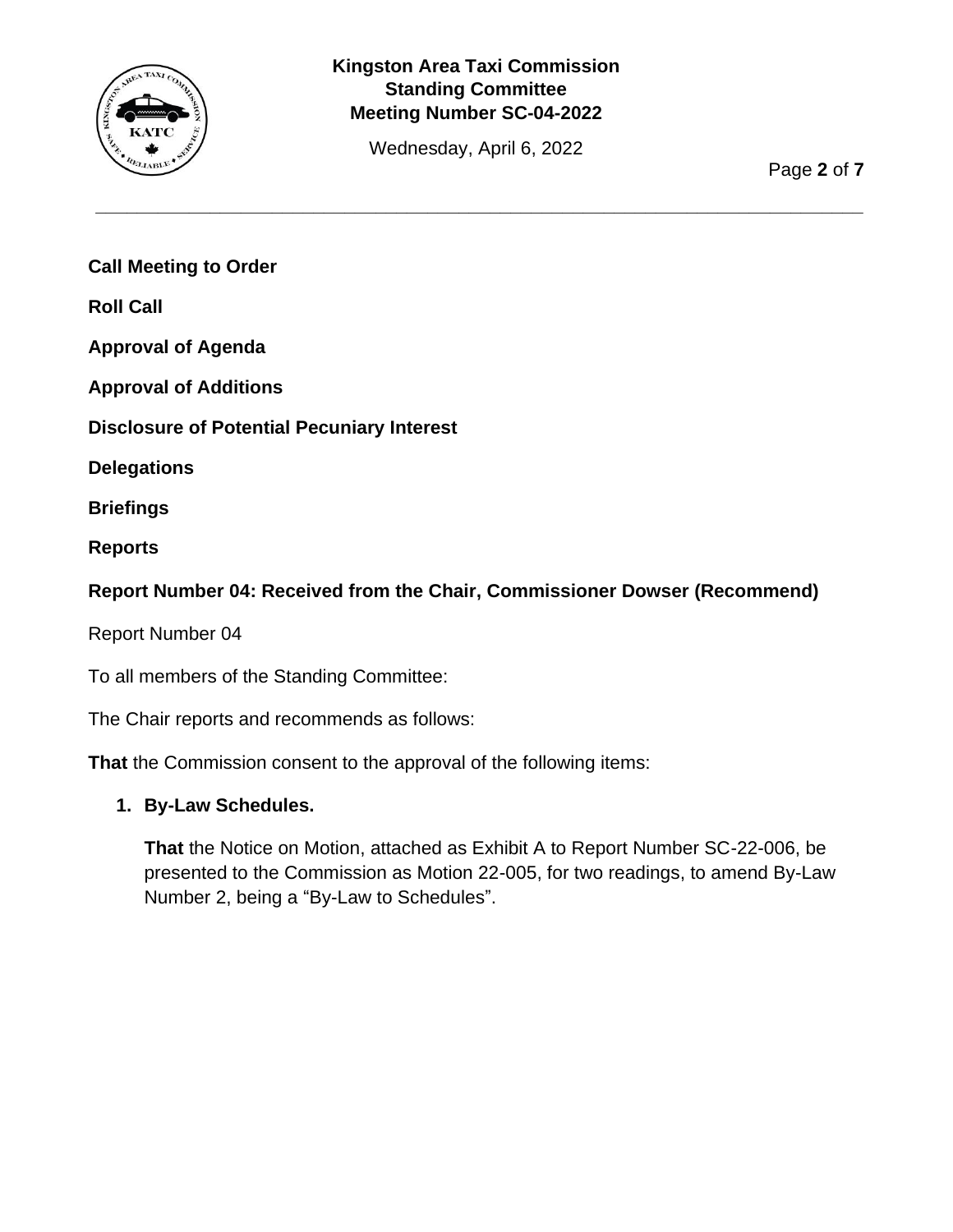

Wednesday, April 6, 2022

**\_\_\_\_\_\_\_\_\_\_\_\_\_\_\_\_\_\_\_\_\_\_\_\_\_\_\_\_\_\_\_\_\_\_\_\_\_\_\_\_\_\_\_\_\_\_\_\_\_\_\_\_\_\_\_\_\_\_\_\_\_\_\_\_\_\_\_\_\_\_\_\_\_\_**

Page **3** of **7**

# **Report Number 05: Received from the Chair, Commissioner Dowser (Recommend)**

Report Number 05

To all members of the Standing Committee:

The Chair reports and recommends as follows:

**That** the Commission consent to the approval of the following items:

# **1. Penalty.**

**That** the Notice on Motion, attached as Exhibit A to Report Number SC-22-007, be presented to the Commission as Motion 22-004, for two readings, to amend By-Law Number 2, being a By-Law to Schedules.

#### **Motions**

<span id="page-2-0"></span>**Notice on Motions**

<span id="page-2-1"></span>**Other Business**

<span id="page-2-2"></span>**Communications**

### <span id="page-2-3"></span>**Confirmation of Minutes**

**That** the Minutes of the Standing Committee Meeting Number SC-03-2022, held Wednesday March 16, 2022, be confirmed.

(Distributed to all Members of the Committee on April 4, 2022)

### <span id="page-2-4"></span>**Tabling of Documents**

### <span id="page-2-5"></span>**Adjournment**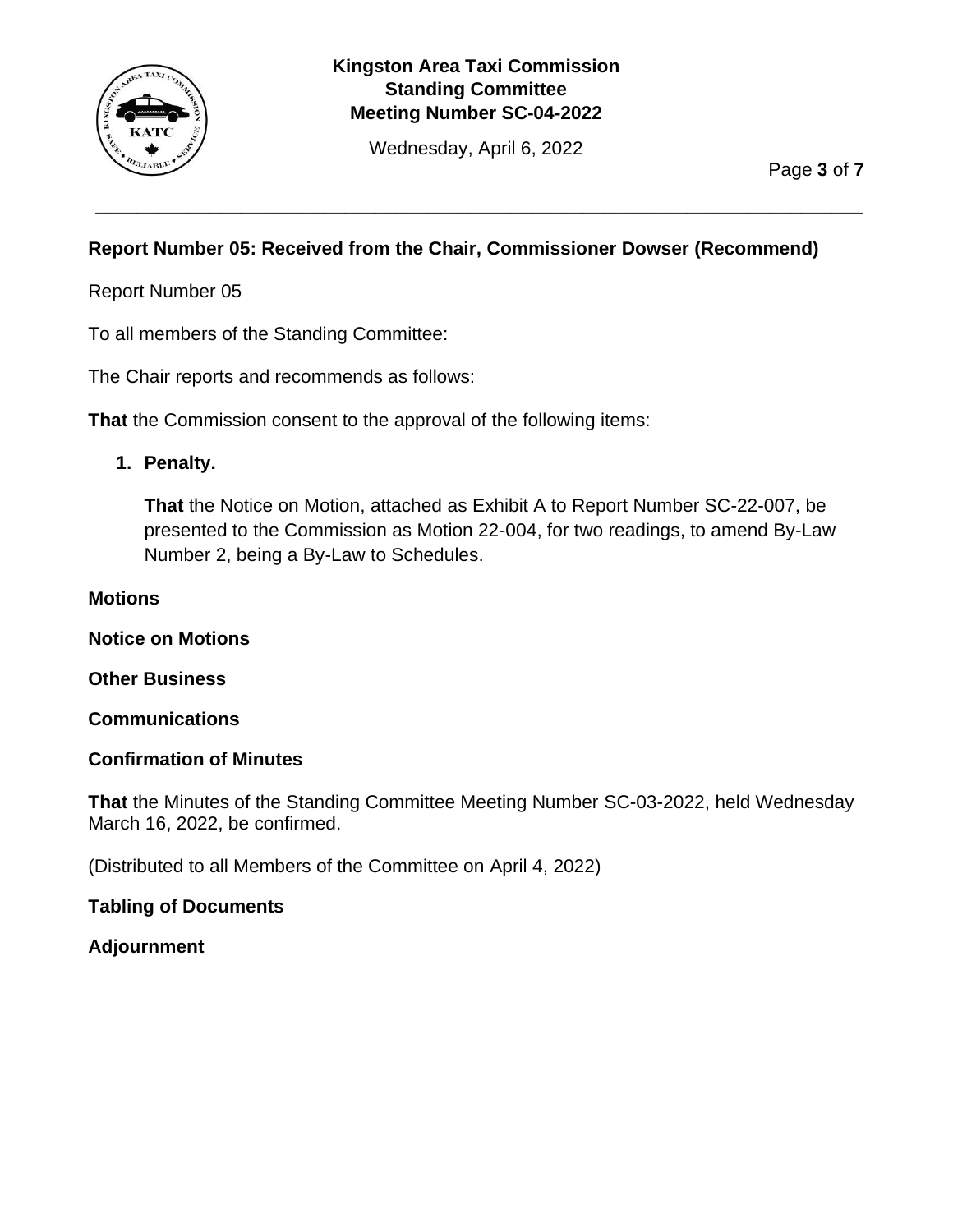

Wednesday, April 6, 2022

**\_\_\_\_\_\_\_\_\_\_\_\_\_\_\_\_\_\_\_\_\_\_\_\_\_\_\_\_\_\_\_\_\_\_\_\_\_\_\_\_\_\_\_\_\_\_\_\_\_\_\_\_\_\_\_\_\_\_\_\_\_\_\_\_\_\_\_\_\_\_\_\_\_\_**

Page **4** of **7**

| To:                    | Members of the Standing Committee                      |
|------------------------|--------------------------------------------------------|
| From:                  | Joseph R. Dowser, Chair, Kingston Area Taxi Commission |
| <b>Resource Staff:</b> | ΝA                                                     |
| Date of Meeting:       | April 6, 2022                                          |
| Subject:               | <b>By-Law Schedules</b>                                |

# **Commission Strategic Plan Alignment:**

Theme: Oversight Administration

Goal: See above

#### **Executive Summary:**

**Whereas** unless otherwise contained within contents of a clause the Kingston Area Taxi Commission By-Laws do not contain a blanket clause enabling "Schedules" to be deemed as part of the By-Law.

#### **Recommendation:**

**That** the Notice on Motion, attached as Exhibit A to Report Number SC-22-006, be presented to the Commission as Motion 22-005, for two readings, to amend By-Law Number 2, being a By-Law to Schedules.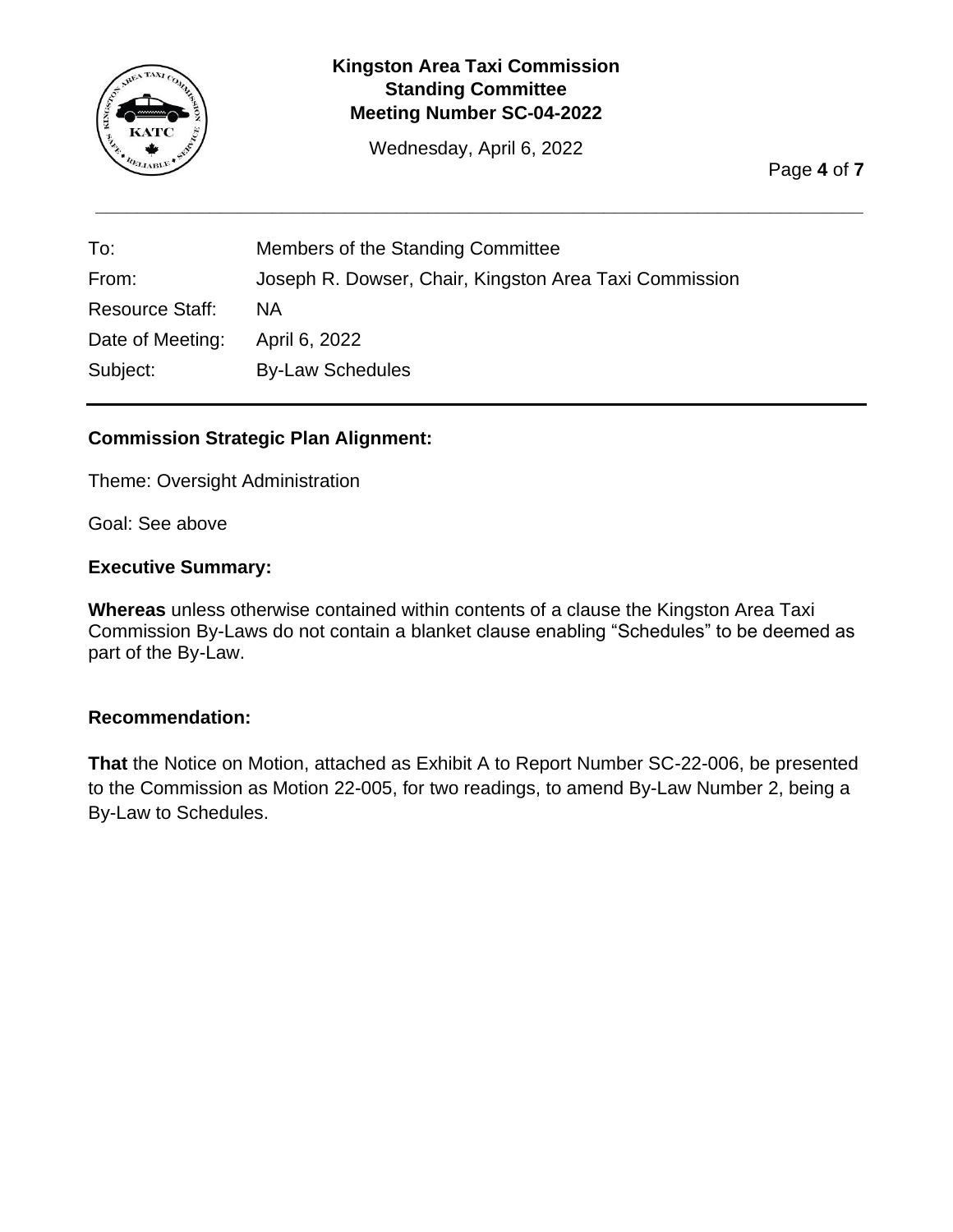

Wednesday, April 6, 2022

**\_\_\_\_\_\_\_\_\_\_\_\_\_\_\_\_\_\_\_\_\_\_\_\_\_\_\_\_\_\_\_\_\_\_\_\_\_\_\_\_\_\_\_\_\_\_\_\_\_\_\_\_\_\_\_\_\_\_\_\_\_\_\_\_\_\_\_\_\_\_\_\_\_\_**

Page **5** of **7**

**Exhibit A to Report Number SC-22-006**

Moved by: Commissioner Dowser Seconded by: Commissioner Aziz

### *It is herby moved:*

**That the Kingston Area Taxi Commission adopt the below clause as By-Law Number 2, sec.62, under the Heading "Schedules" with the appended clauses:**

62. All schedules referred to in this By-Law and attached to this By-law shall be deemed to be a part of the By-Law.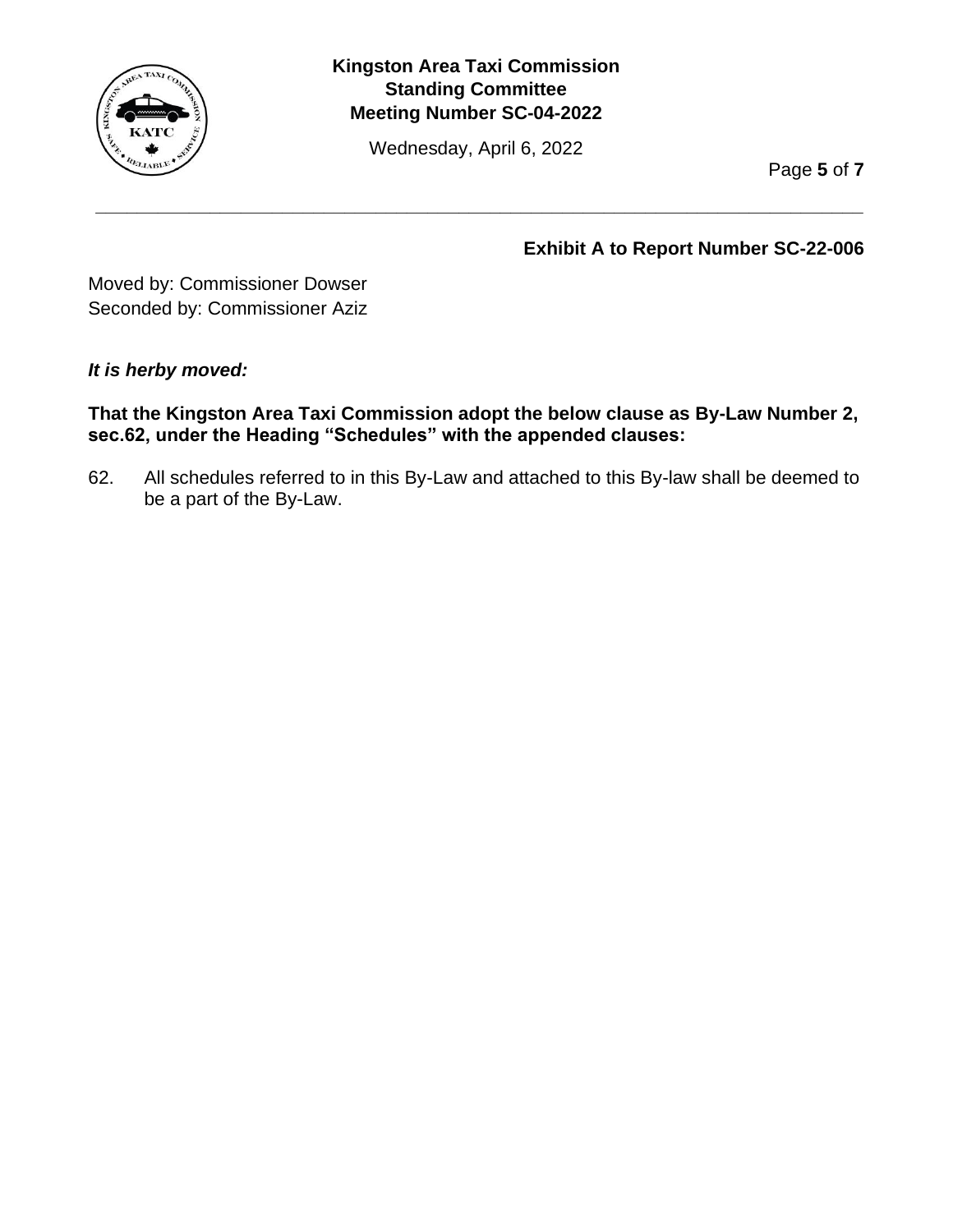

Wednesday, April 6, 2022

**\_\_\_\_\_\_\_\_\_\_\_\_\_\_\_\_\_\_\_\_\_\_\_\_\_\_\_\_\_\_\_\_\_\_\_\_\_\_\_\_\_\_\_\_\_\_\_\_\_\_\_\_\_\_\_\_\_\_\_\_\_\_\_\_\_\_\_\_\_\_\_\_\_\_**

Page **6** of **7**

| To:                    | Members of the Standing Committee                      |
|------------------------|--------------------------------------------------------|
| From:                  | Joseph R. Dowser, Chair, Kingston Area Taxi Commission |
| <b>Resource Staff:</b> | ΝA                                                     |
| Date of Meeting:       | April 6, 2022                                          |
| Subject:               | Penalty                                                |

# **Commission Strategic Plan Alignment:**

Theme: Oversight Administration

Goal: See above

#### **Executive Summary:**

**Whereas** under the heading titled "Penalty", By-Law Number 2, sec.61 states: Every person who contravenes any provision of this by-law is guilty of an offence and upon conviction is liable to a fine as provided for in the *Provincial Offences Act*, RSO 1990, c. P. 33, as amended.

**Whereas** municipalities such as Toronto, Mississauga, Ottawa, London, have similar clauses.

**Whereas** on recommendation from various municipalities such clauses are necessary to enable the Kingston Area Taxi Commission to enforce and/or levy fines upon individuals and Corporations who are in contravention of any clauses of the Kingston Area Taxi Commission's By-Laws.

#### **Recommendation:**

**That** the Notice on Motion, attached as Exhibit A to Report Number SC-22-007, be presented to the Commission as Motion 22-004, for two readings, to amend By-Law Number 2, being a By-Law to Schedules.